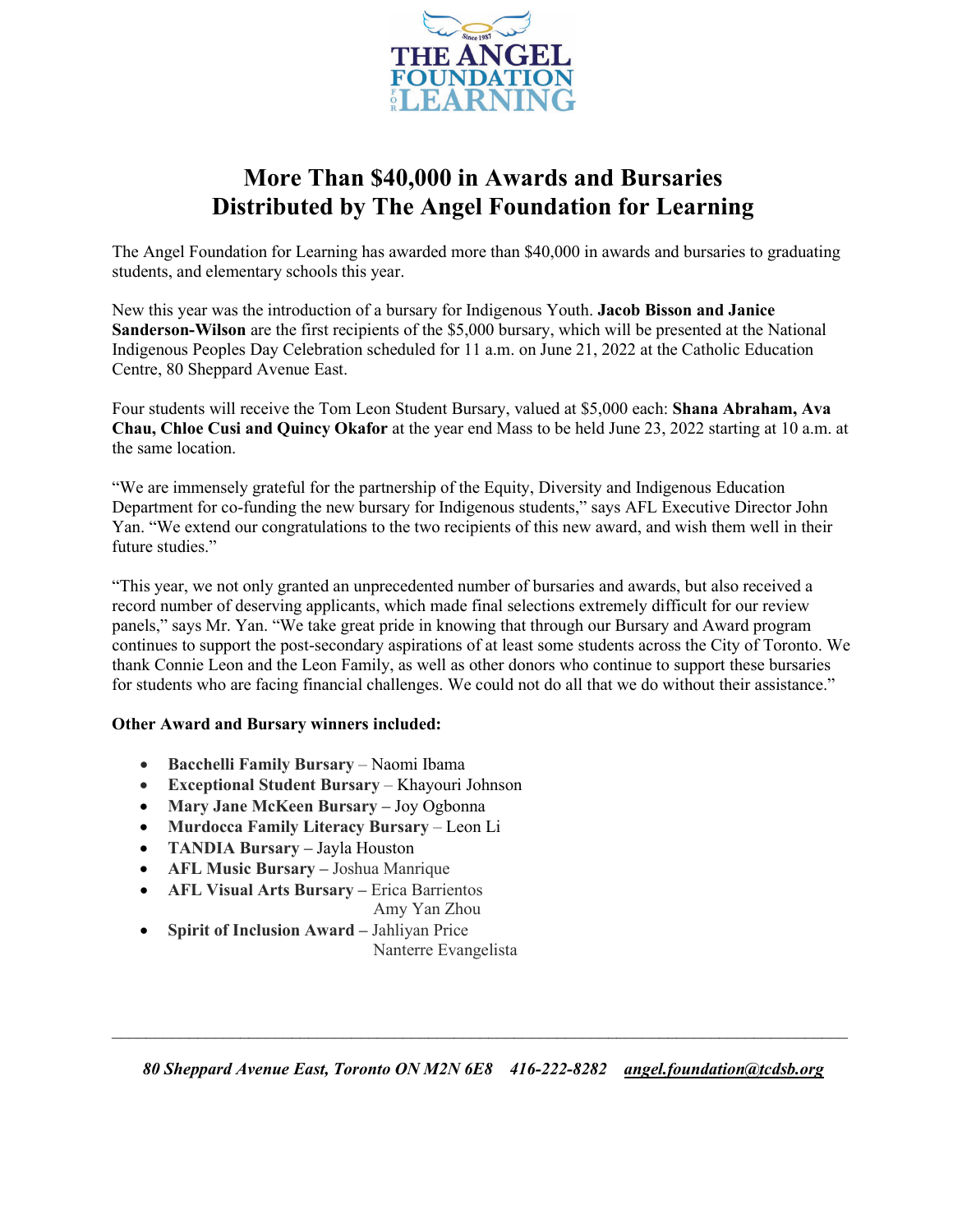## **More About Our Bursary Winners**

**Jacob Bisson** is a 17 year-old two-spirit Anishinaabe person from Scarborough, who is graduating from St. John Henry Newman CSS. He is pursuing a Bachelor of Science in Nursing program at Humber College. In addition to his studies, Jacob worked with an Indigenous school in Scarborough last summer as a Teachers' Assistant, helping engage the students in summer learning. He also worked as a summer camp counselor with Native Child and Family Services of Toronto, where he helped with field trips, Indigenous rituals like smudging, prayer, or a sweat lodge, and setting up activities like picnics, canoeing and crafts. He also participated in the Youth in Policing Initiative at the Toronto Police Service.

**Janice Sanderson-Wilson** is a non-status Metis completing her studies at St. Joseph Morrow Park CSS. She has been accepted at Seneca College in the Fashion Arts program starting in September 2022. To enhance her skills she has been part of the University of Ryerson Beading Circle for two years. She completed 12 prom dresses for graduation for some of her classmates and is using the funds towards her education. She is a 2020 silver medalist in the butterfly stroke, served as president of the student counsel for two years, president of the computer club, anime club, choir member, equestrian riding member as well as teaching other students to ride, a member of the robotics club and STEM club. She is also a member of the Canadian Opera Chorus and has participated in the Canada 150 production of Louis Riel. She is also a member of the Metis Youth Counsel. **Shana Abraham** has her sights set on the Schulich School of Business at York University. Graduating from Father Henry Carr CSS, her family arrived from the Middle East in 2012. Maintaining a 90% grade average, Shana also worked with the Toronto Police as part of the Youth in Policing Initiative where she had the opportunity to participate in town halls regarding community safety and gang prevention. She graduated the program as valedictorian, and in the summer of 2020, she worked as a camp counsellor at Adventure Valley Day Camp. She engaged in various commitments with over 400 community service hours with Elevation Church, initiatives such as Night to Shine, a prom experience for individuals with special needs, volunteering at Youth Without Shelter and at Etobicoke General Hospital in the giftshop and as part of the Pandemic Response Team.

**Ava Chau** has accepted a placement at the University of Guelph where she is pursuing an Honours Bachelor of Science degree in Animal Biology. Graduating from Mary Ward, she was the Finance Officer of the Mary Ward DECA chapter and continually worked to help inspire interest in financial literacy among her peers. She was instrumental in helping to bolster the membership to five times its original size. She is a volunteer teacher at St. Ignatius Chinese School, the place where she once learned more about her own culture and language, as well as at her local community centre supervising children in recreational activities, and at Chinese Martyrs Catholic Church where she served as an usher. In the wake of the COVID-19 pandemic, she participated in Ripples of Kindness, where members of the church community prepared and distributed meals for others in need.

**Chloe Cusi** is graduating from St. Joseph's Morrow Park, and is pursuing an Honours BA in Psychology at York University. In addition to her studies, she is an active member of both her school and parish community, participating in several clubs including the Student Council, Blaze Dance Crew, Senior Band and Rock Band. She served as Deputy Premier on the school's Executive Student Council, helping to organize school-wide events. In the Blaze Dance Crew, she helps to choreograph and teach the other members the dance routines. In her parish she has served with the Youth Group since 2016 where she advocates for human rights and works as a Junior CORE Member. She has supported events such as the parish's annual Good Friday service, tree planting and working with Street Patrol to reach out to those suffering from homelessness.

**Chiamaka Quincy Okafor** is a community leader, active church member, and outstanding student/athlete of St. Basil-the-Great CSS. She has played a variety of sports including soccer, volleyball, basketball, badminton, and ultimate frisbee. On the honour roll since 2018, she has maintained an above 90% grade average for every academic year. Her passion for mental health and the human mind has led her to pursue Psychology at Waterloo, University of Toronto, York, and McMaster University. Upon completion, she plans to pursue a psychiatry degree in medical school. As a community leader, she is devoted to providing mental health supports for black students who are misrepresented and advocate for those who go unheard. She joined the St. Basil Student Council as an equity rep, sports rep and also served on the Black History Committee.

**Naomi Ibama** is graduating from St. Mother Teresa CHS this year. Through all the challenges of migrating to a new country with a big family, she has devoted herself to working hard to fulfill her dreams of becoming a Nurse Anesthetist. Her parents are on a fixed income, and with Naomi being the third child to pursue a university education, she recognizes the importance of trying to find ways to ease the financial burden of tuition fees.

**Khayouri Johnson** was diagnosed with Autism Spectrum Disorder, OCD, social anxiety and an auditory processing disorder, which made his early years challenging both academically and socially. Throughout his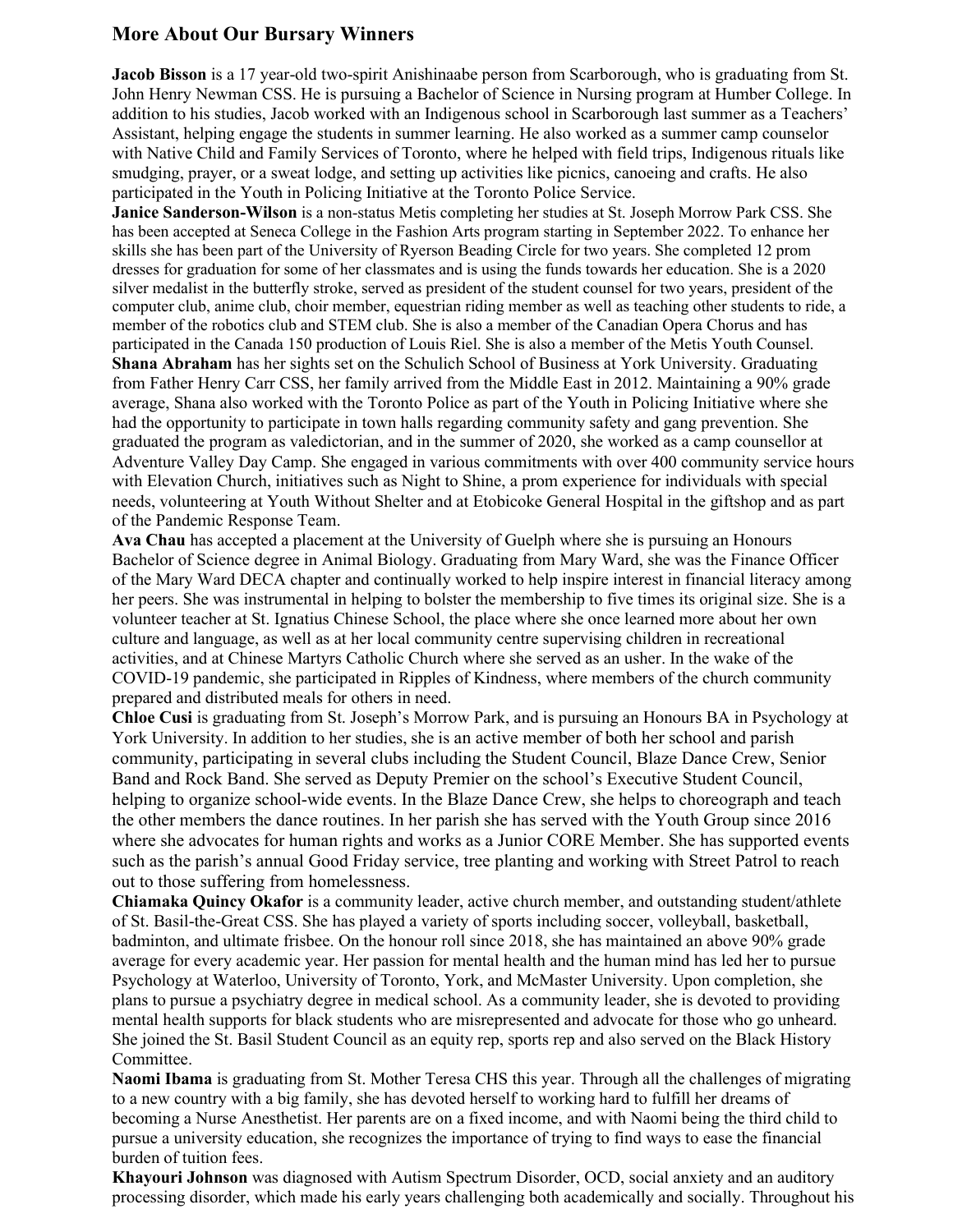high school years at Michael Power-St Joseph CSS, he has not let his exceptionalities deter him from experiencing everything that the school had to offer. He participated in orchestra, annual music shows, liturgical choir, mathematics and science contests, and the Amnesty International Club. Of all the activities, he most enjoys the school's Drumline, and progressed to centre snare by grade 10. Outside of school hours, he has tutored students from grades 3 to 10 at his local library and has volunteered three hours a week as an assistant dance instructor at his local community centre. He is pursuing studies in Chemical and Physical Sciences at the University of Toronto.

**Joy Ogbanna** is pursuing studies in biomedical mechanical engineering at the University of Ottawa after graduating from James Cardinal McGuigan CSS. Her work aims to promote inclusivity and equity, starting with serving as vice president of the student council, where she ensured that each student is given the opportunity to be involved in school and community events. She helped lead Black History Month and International Women's Day celebrations, transitioning those events to a virtual platform when schools were closed due to the pandemic. As a Nigerian immigrant, she put a great deal of effort into improving her language skills and has received awards in several subjects including Maths and Geography and participated in the prestigious Waterloo Cayley contest. She also volunteers as a Maths Tutor at her school and has accumulated approximately 100 community service hours.

**Leon Li** is graduating from Brebeuf College School, and plans to attend Seneca College where he will study Creative Arts, Animation and Design. Identified with the exceptionality of deaf and hard of hearing, he has overcome numerous challenges throughout his life, and now hopes to pursue a post-diploma program in animation at Sheridan College. Having lost his father unexpectedly, Leon helps as much as he can at home, and is determined to ease the financial burden on his mother. During his years at Brebeuf he was involved with a variety of varsity sports, as well as the school band. He enjoys playing sports, coaching soccer, playing piano, working in both indoor and outdoor environments and has an affinity for computers, particularly for animation, character design and creative programs like Adobe Illustrator, Photoshop, and Clip Studio Paint.

**Jayla Houston** is a student at Father Henry Carr Catholic Secondary School, pursuing a post-secondary career in Aviation Technology at Seneca College. Throughout high school she maintained a grade average of 88% plus and has been an active member making notable contributions to both her school and neighboring community. Her Instagram account is dedicated to creating awareness about beauty standards in society, as well as providing a platform for followers to express themselves in a safe and caring environment. As an active member of the Carr community, she helped organize and promote various events throughout the academic year and sat on several committees focusing on supporting charities. She also volunteered as a helper at the school's boys' basketball games by scorekeeping and assisting with other tasks, and was a member of the basketball, volleyball, and soccer teams. She was also involved in the afterschools' Girl's Club, which provided a safe environment to discuss struggles and develop new skills and strategies, and the Warm Fuzzies Program, which posted words of kindness on student lockers.

**Joshua Manrique** refers to himself as an unfinished multi-movement concerto. Graduating from Senator O'Connor College School, he is pursuing a Bachelor's Degree in Music at the University of Toronto. He started piano at the age of 4, and is currently working towards the RCM Level 10 Piano Exam. He is also an incredible saxophone player, and started up a "bootleg concert band", called The Mad Hatters, which began with entry into the CBC Music Class Challenge, by playing their own version of Shania Twain's "Up!". They made it into the Top 10 of all of Canada. He is a regular high scorer in Waterloo's mathematics contests, always making the top 25% every year, is a skilled public speaker earning the Valedictorian Award and the Most Improved Award in the Christopher Leadership Course. An active volunteer in his parish, he has volunteered for Kingdom Camp (a two-week summer kids camp), Early Catholic Family Life Ministry (a weekly Saturday session to help out families with young children provide the right foundation for faith), and Confirmation Preparation.

**Erica Barrientos** is a grade 12 student at Mary Ward CSS and will be pursuing a Bachelor's degree in Design, with a focus in fashion at Toronto Metropolitan University. She was an executive yearbook member since 2020 where she was responsible for designing pages for the yearbooks and collecting feedback from the teachers and students on what to include, and how to improve the publications. She also participated in Our Kids Our Future where students discussed and spread awareness about global social justice issues as well as planning initiatives within their own communities. She seized the opportunity to create posters and signs around the school to highlight key issues. She is also dedicated to academics and has consistently been an honour roll student throughout her high school years.

**Amy Yan Zhou** will be off to the School of Art Institute of Chicago after graduating from St. Joseph's College School. Saying she has a unique art style, her creativity allows her to express emotions in a variety of mediums: painting, digital drawing, sculpture, photography, collage and even music and writing. She wants to tell others that it is totally fine to experience bad times, however, she encourages everyone to face the challenges with kindness and courage. She is currently working on a mural painting in